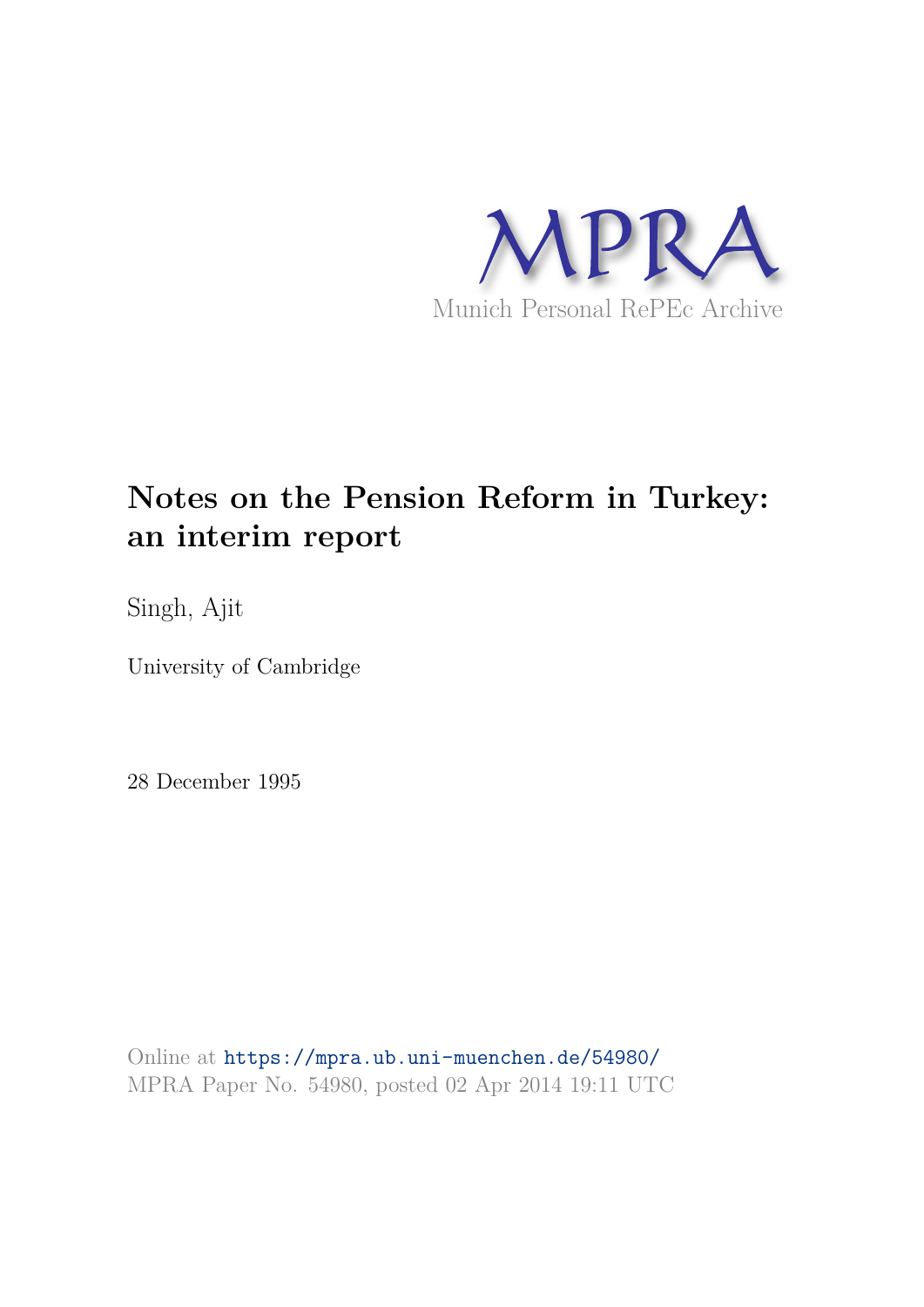## NOTES ON PENSION REFORM IN TURKEY - AN INTERIM REPORT

by Ajit Singh, Professor of Economics, University of Cambridge, Cambridge, England.

**1.** These notes constitute an interim report on the proposed pension reform in Turkey. The notes have been prompted by my reading of the papers on the subject sent to me by Mr. Schultz.

**2.** The papers I saw point towards the following conclusions.

First, the existing pension system in Turkey is in a total crisis and is no longer sustainable.

Second, the pensions crisis not only jeopardizes the old age pension entitlement of the Turkish citizens, it has a number of other harmful economic effects. It is, for example, thought to be a major contributor to the fiscal crisis of the Turkish state. The fiscal imbalance in turn leads to inflation and macroeconomic instability. All these also have negative consequences for long term economic growth.

Third, there is general agreement on a number of significant causes of the current difficulties of the pension system. The former include very early retirement age compared with other OECD countries, inadequate contribution levels, poor collection rates and importantly, the diversion of pension fund moneys by the government to finance fiscal deficits or to other activities yielding low returns. It is important to note that the pension problem in Turkey, unlike in other OECD countries, is not due to ageing of the population. As OECD (1995) observes, "for Turkey, this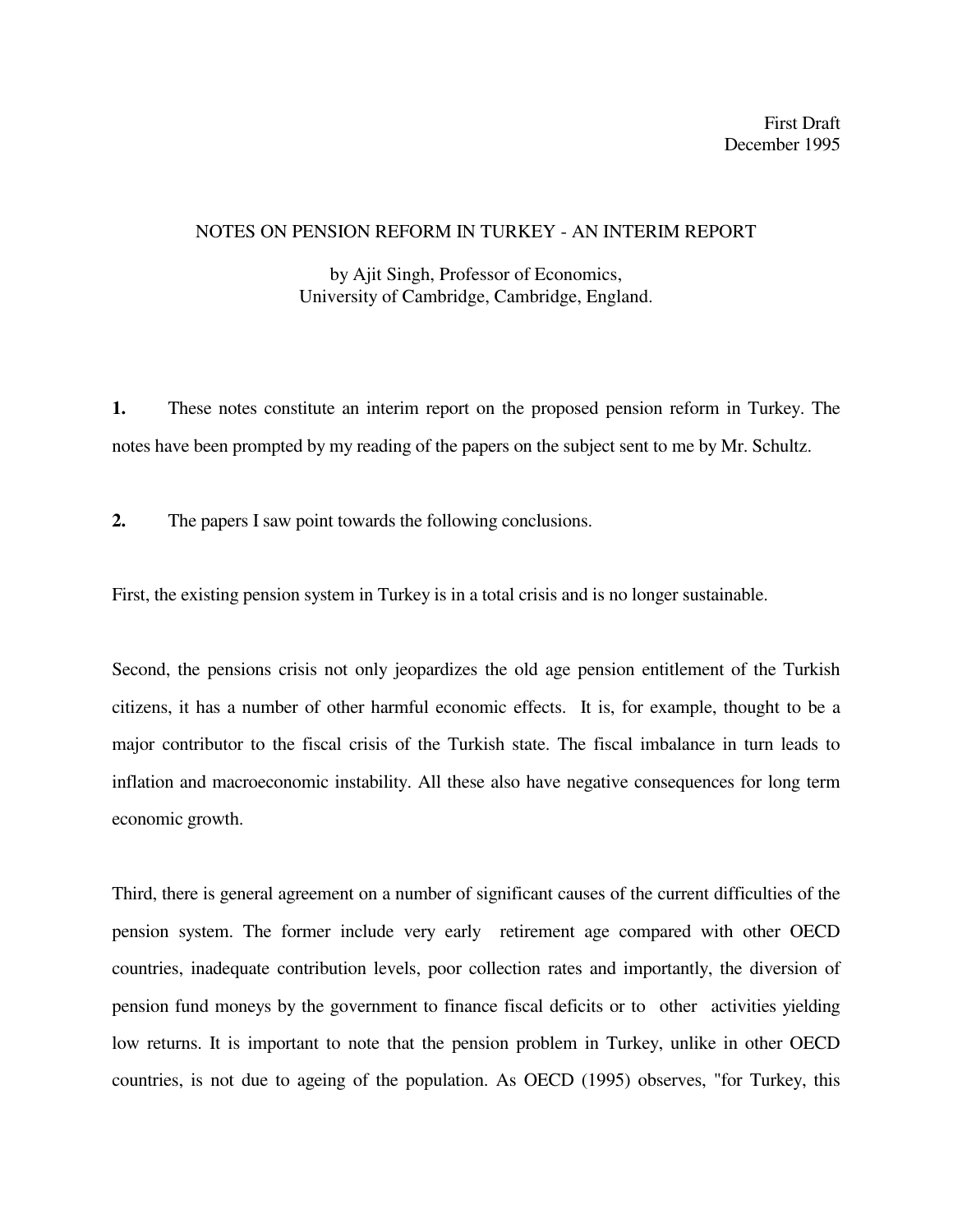problem is more distant, but with very short working life contributions, the system is actuarially insolvent, unless radical changes in entitlement and contribution rates are made."(page 68, footnote 53).

**3.** For these reasons, many responsible voices in Turkey call for the reform of the pensions system involving inter-alia the privatization of a considerable part of the pension provision through a fully-funded, contributory, mandatory segment. The general idea seems to be that it will be a three-tiered system, somewhat along Chilean lines. I do not know the full details of the specific scheme under discussion or its actuarial viability. However, these notes are concerned with some of the extra economic arguments used to justify a fully-funded private pension scheme.

**4.** A number of people, not just in Turkey, but also elsewhere (see the Economist's recent survey of Latin-American finance)<sup>1</sup>, seem to regard the individual private contributory pension schemes as a solution for not just the crises of the pension system, but also as a panacea for a wide range of assorted ills which afflict their economies. Introduction of such schemes are supposed to raise national savings, enhance stock market development, reduce public sector deficits, promote macroeconomic stability and be generally conducive to steady economic growth. The main purpose of this note is to enter a dissent against this rose-tinted view of the general economic benefits of private pensions, with specific reference to Turkey.

**5**. As I follow the arguments in the papers I received from Mr. Schultz, one part of the debate so far has been concerned with the question of the capacity and the level of development of the Turkish stock market to be able to successfully absorb large privately-managed pension funds. Asli 

Economist, December 9 1995.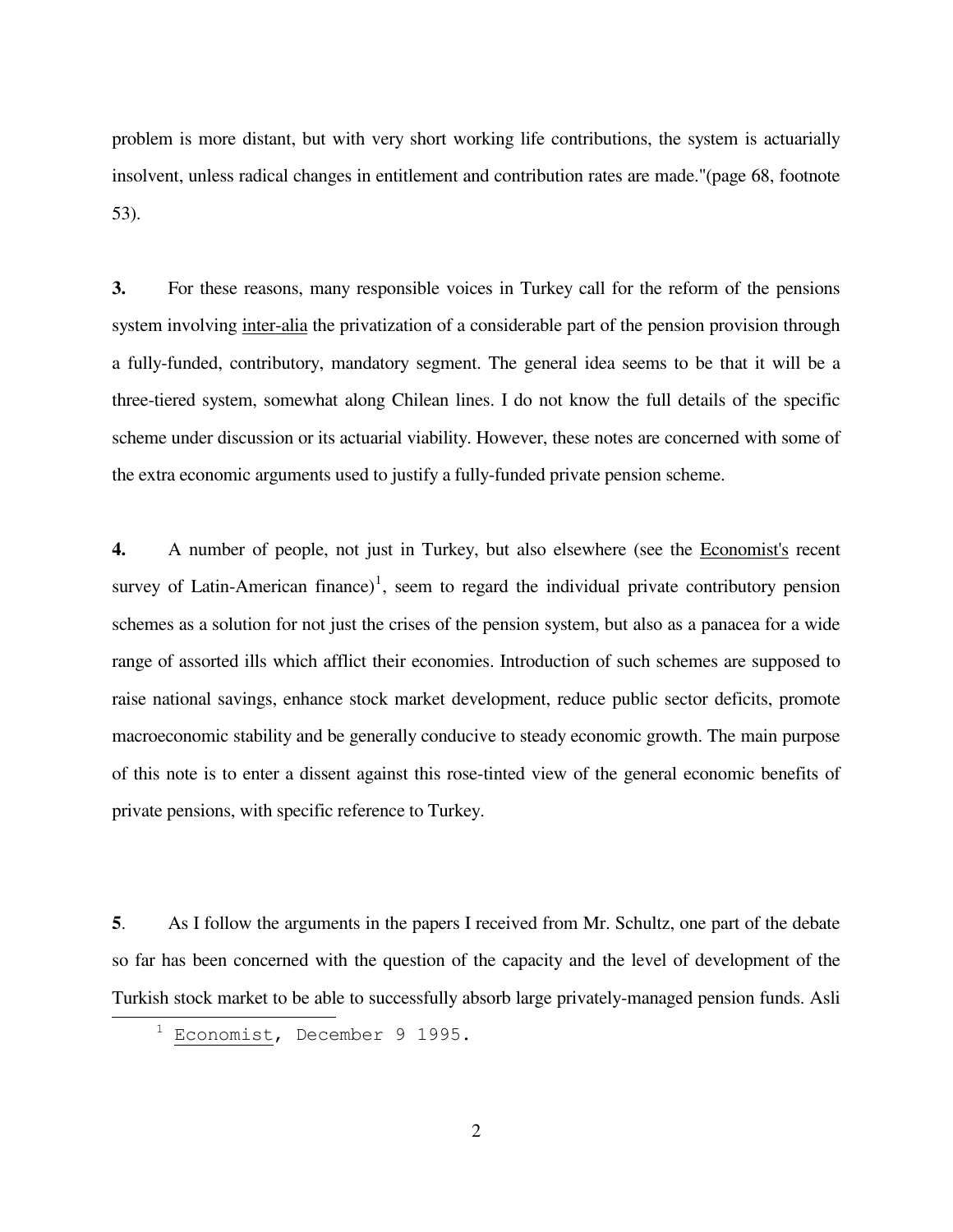Demirguc-Kunt, the World Bank economist, argues that the record of development and growth of the Turkish stock market over the last decade shows that it is fully capable of responding to the pension challenge.

The view of the ILO documents I have seen seems to be that at its present stage of development, the Turkish stock market is not yet ready to absorb large-scale pension funds. However, it is recognized that important institutional changes are taking place which indicate that in the medium term the stock market will be able to shoulder the pensions burden.

**6**. What seems to me to be missing in these documents is an adequate discussion of the volatility of the Turkish stock market and the dangers that its enhanced role would, therefore, pose not just for the old age pension provision, but equally significantly for the broader economy. The following paragraphs analyse this question.

**7**. The accompanying tables provide comparative information on different aspects of the Turkish stock market. The comparator countries are, firstly, countries in the region (Egypt, Iran, Jordan, Morocco and Tunisia); secondly, other emerging markets elsewhere (Argentina, Columbia, India, Nigeria and Philippines); and thirdly the developed stock markets of Japan, the UK and the US. Greece is also included in these tables as it is one of the very small European stock markets.

These data show that although Turkey's stock market is bigger than that of Greece, it is much smaller than Jordan's in terms of market capitalization as a proportion of GDP (see Table 1). In relative terms the Jordanian market capitalization is more or less at par with advanced country markets. The size of the Turkish market however fares favourably with that of other emerging markets. Moreover its market capitalization has grown extremely rapidly from 2% to 30% of GDP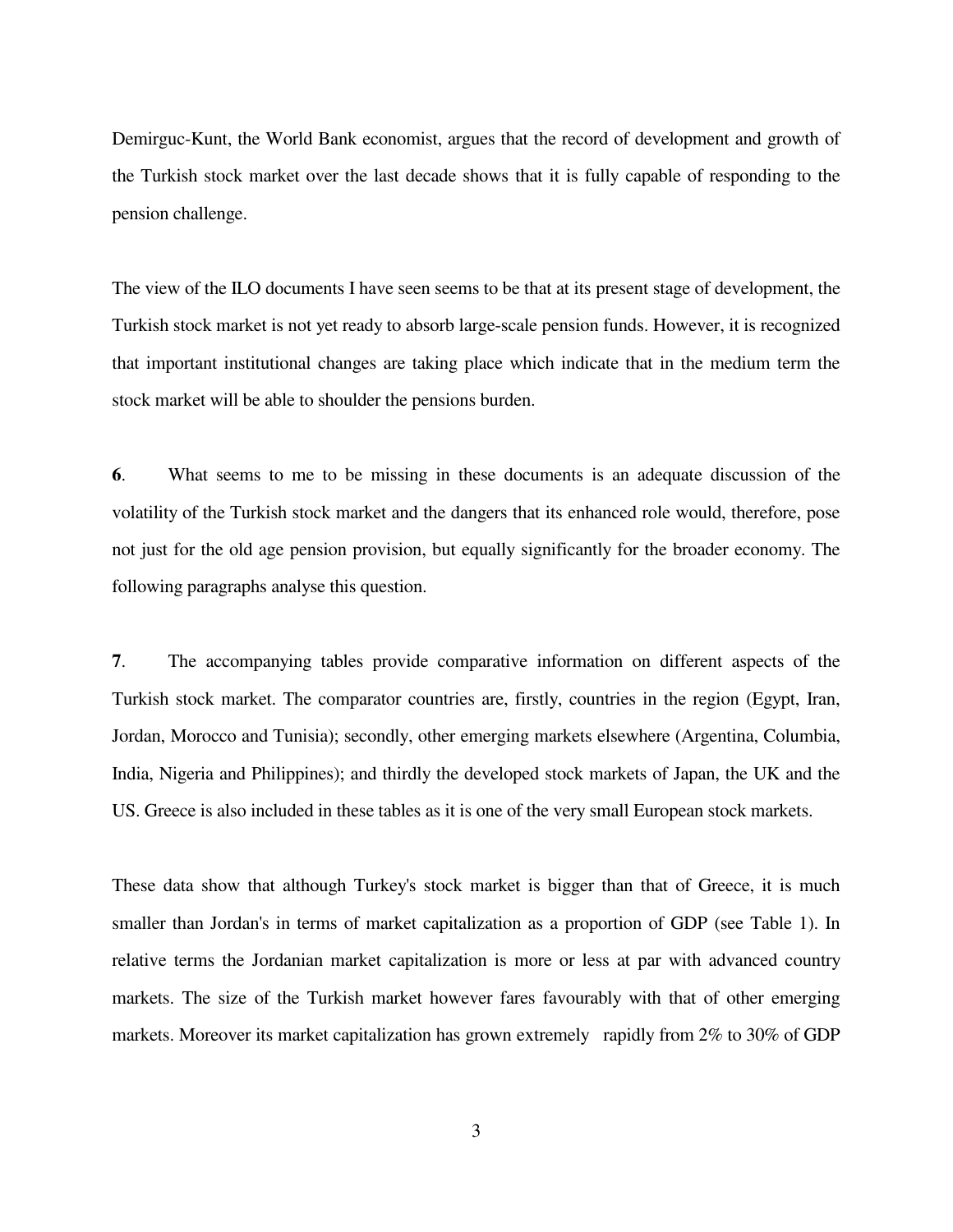over the period 1983-1993.

Table 2 shows that although the number of listed companies on the Turkish stock market has not increased over the last decade, there has been an enormous increase in the traded value, from \$7 million in 1983 to \$23 billion in 1993. Average daily traded value rose from \$0 .02 million in 1983 to \$152 million in 1993. Table 3 shows that, like other Third World stock markets, the Turkish market is highly concentrated but it is not in any way remarkable in this respect.

**8**. The next two tables provide evidence on stock market volatility. The picture which emerges from these data in relation to Turkey is a disquieting one (see Table 4). Measured by the standard deviation of the percentage change in monthly prices, Turkey has by far the most volatile stock market of any country whether measured over the whole period 1983 to 1993, or over the sub-periods 1983-1988 and 1989-1993. Over the period as a whole, the Turkish market by this measure was 50% more volatile than the Mexican market - the next most volatile market in the table.

Table 5 reports on another aspect of volatility based on monthly changes in domestic currency prices for the period January 1987 to November 1994. The table shows the probability of large declines in prices which may occur in different stock markets. The idea here is that large price falls are much more de-stabilising for the rest of the economy because of their wealth effects and their impact on general confidence. The Table shows that Turkey had the highest probability of big declines in prices - of the order of 20 to 30 percent - over the reference period.

**9**. What are the reasons for and the consequences of the very high volatility of Turkish share prices? The reasons for volatility are not far to seek. These lie partly in the under-development of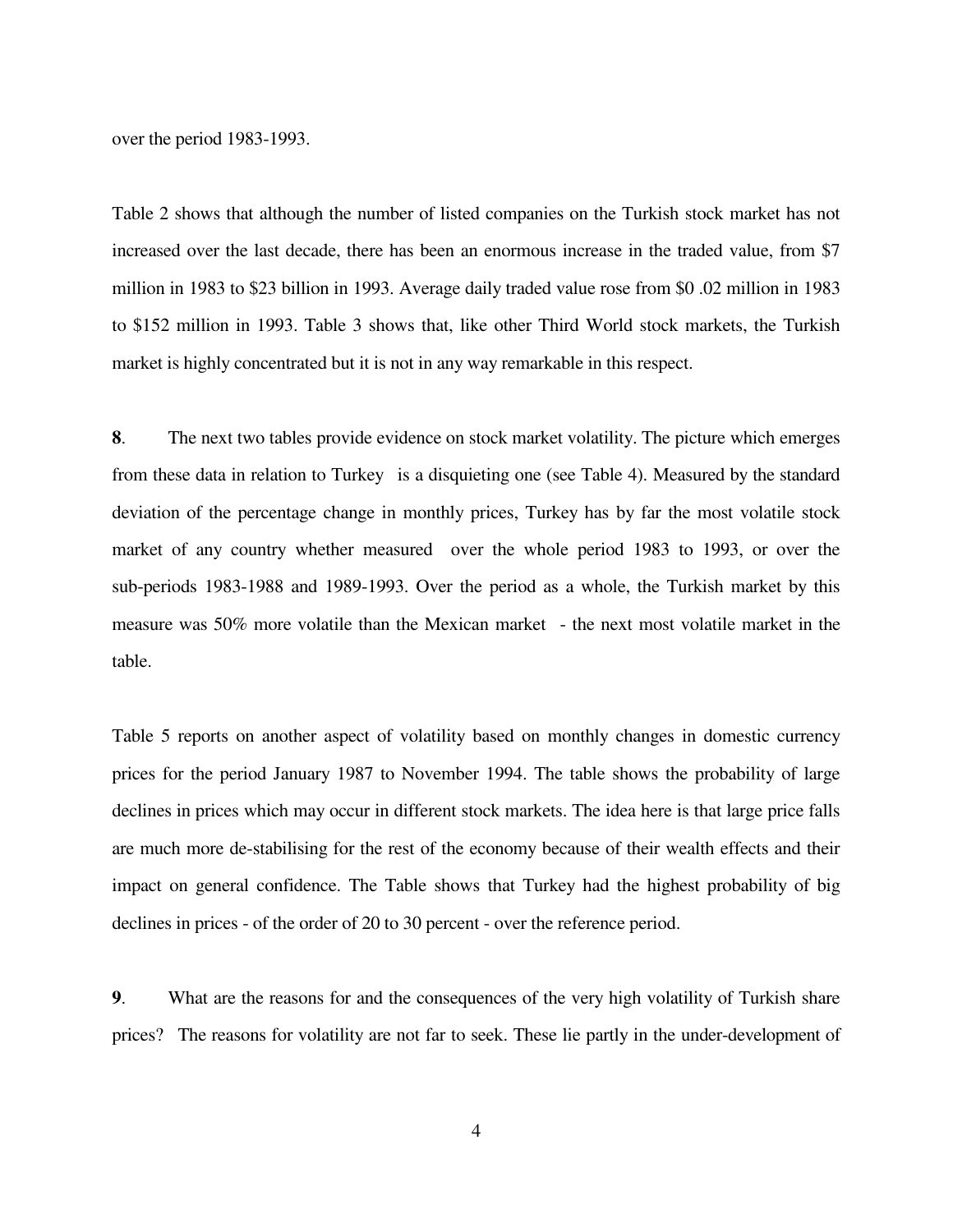the Turkish stock market. This under-development implies that Turkey does not as yet have the uniform accounting standards or information gathering or disseminating private or public organisations of the kind found in industrial countries. Consequently, one expects a priori that share prices in emerging markets like Turkey are likely to be dominated by "noise" and speculation. Secondly, as Tirole (1991) suggests, the fact that not many listed companies in these young markets will have a long enough track record, or sufficient time to establish reputations, will also tend to produce market volatility and arbitrary prices.

**10**. However, these considerations are general and apply to all emerging markets. These do not explain why, for example, Turkish stock market should display a degree of volatility which is 4 or 5 times as great as that of a regional comparator like Jordan. Clearly a major reason for stock market volatility in Turkey is the general macroeconomic instability of the Turkish economy. Turkey has by far the highest inflation rate in OECD countries over the last 5 years. Consumer prices rose at an average rate of 66.6 percent per annum in Turkey compared with 35.8 percent in Mexico, 16.6 percent in Greece and less than 5 percent per annum in most industrial countries. Similarly, table 6 shows that between 1980 and 1985, the Turkish Lira fell to a fifth of its value against the US dollar. It again fell to less than a fifth of its 1985 value over the next 5 years. After 1990, the rate of depreciation has accelerated and by the 4th quarter of 1994 the Lira had fallen to an eighth of its value compared to 1990. These fluctuations in nominal exchange rates and in the general price level lead to large changes in prices in other markets including the stock market.

**11.** Does the stock market volatility matter? This question was discussed at some length in my general background paper for this project, Singh (1995). the main points of that analysis can be summarised as follows: First, volatility does have obvious consequences for retirees. Workers nearing retirement are highly vulnerable to market shocks. As Allen and Gale (1995) note with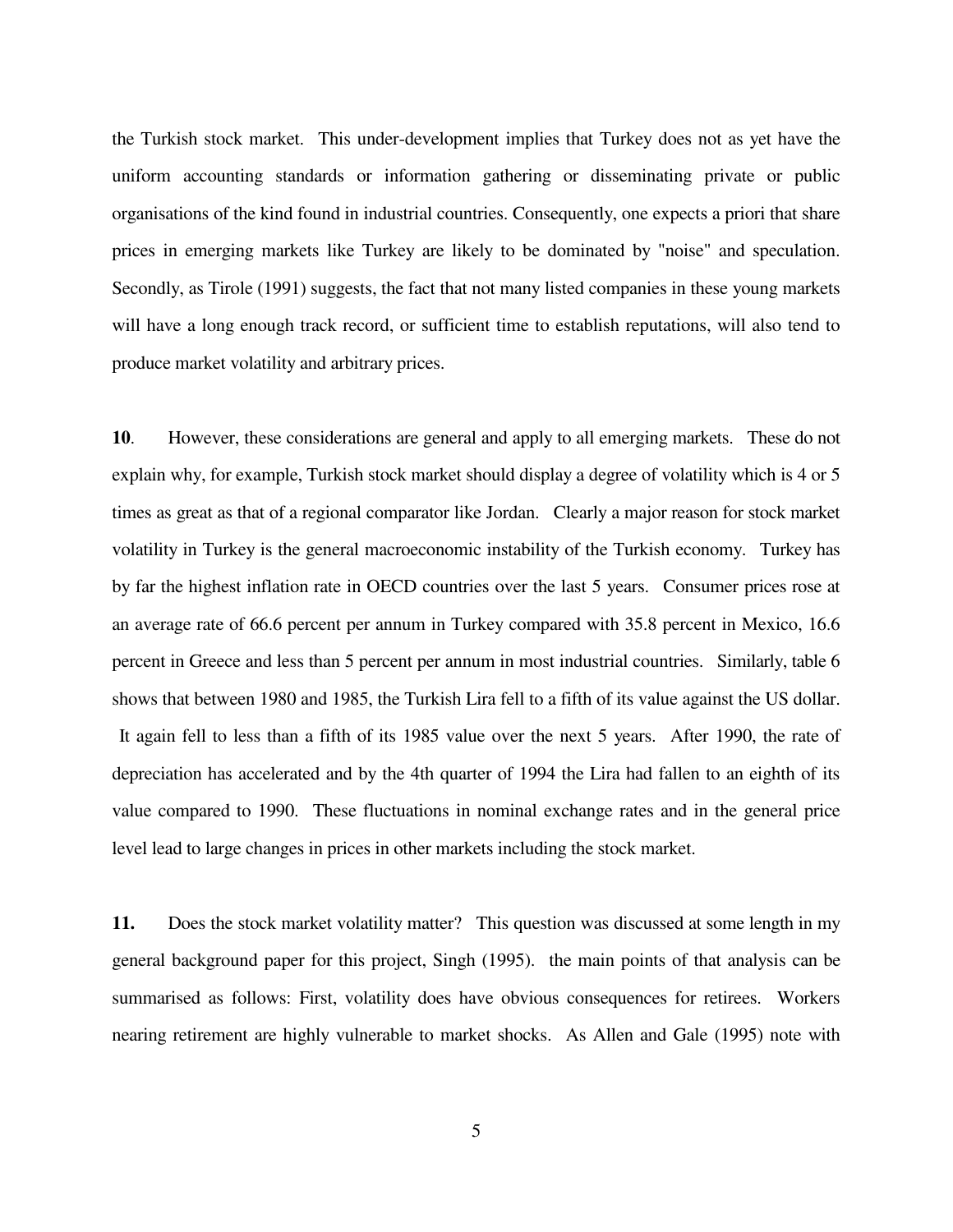respect to the experience in the 1970s and 1980s of the relatively far more stable US economy: "Households that had provided for retirement by investing in the stock market and needed to liquidate shares in order to pay for consumption were forced to reduce their standard of living substantially. By contrast, in the 1980s the stock market approximately doubled in real value and the process was reversed; households whose savings were invested in the stock market were able to increase their consumption substantially. The important point is that these U.S. households bore substantial consumption risk over the two decades." The general point here is that because of market volatility, pension systems based primarily on stock market investments, are not very good at ensuring inter-temporal smoothing of consumption.<sup>2</sup>

**12.** Second and just as important, in addition to the risks for the retirees, stock market volatility has broader economic consequences. It reduces the effectiveness of stock market prices in allocating resources efficiently. Moreover, stock market fluctuations are likely to discourage risk averse savers and investors and thereby raise the cost of capital to the Corporate sector. Similarly, volatility may adversely affect general investor confidence and lead to a reduction in aggregate investment in the economy as a whole.

However, in the Turkish case we also have to be aware of further complications which arise from the general macro-economic instability of the economy. As Akyuz (1993) shows, the foreign exchange market and the stock market, under unstable macroeconomic conditions, may interact with each other to produce even greater instability. This has been experienced in several countries, notably Mexico in the recent crisis.

6

 $2$  See further Allen and Gale (1995). See also Business Week, 18th December 1995, pp 20 which details the difficulties the Chilean pension system has run into. These include the problem of stock market volatility.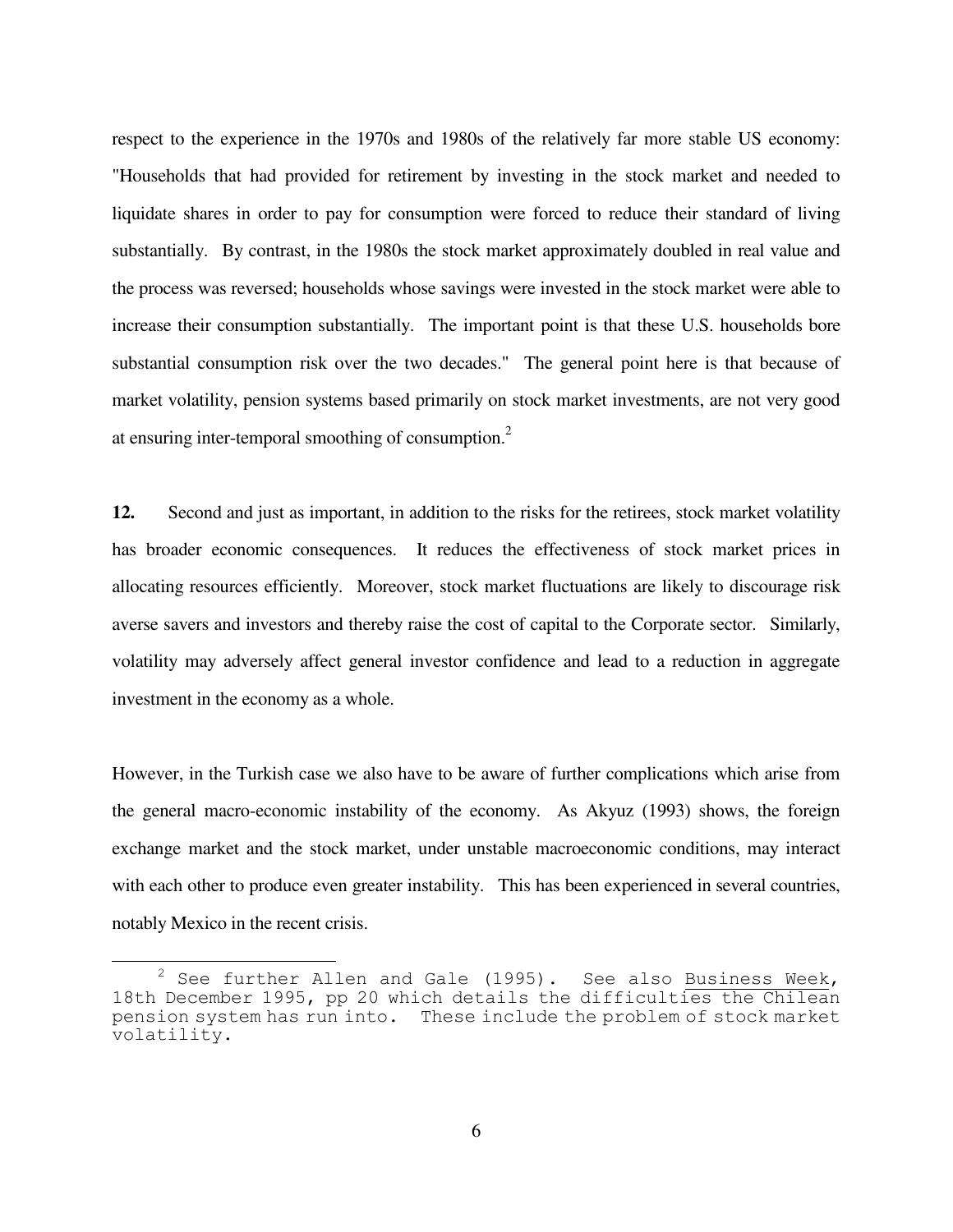The implications of this discussion for the proposed Turkish pension reform is that privatisation of a sizeable proportion of the pension provision and its investment on the stock market carries with it serious risks of making the economy even more unstable.

**13.** There is a further important consideration here which the Turkish advocates of privatised individual pension plans need to bear in mind. It is a remarkable fact that despite the high degree of price, exchange rate and stock market instability, the Turkish real economy has performed relatively well during the last decade. GDP has grown at a rate of about 5 percent per annum - this is not as good as the record of the East Asian tigers, but it is equivalent to or better than that of most other countries in the world during this period.

A part of the explanation for this robust performance of the real economy may lie in the fact that Turkey up to now has had a bank-based financial system, somewhat along the Japanese lines. Large corporate groups normally have close connections with a leading commercial bank. This system would have helped shield corporations from the vagaries of the stock market. In the 1980s, the large Turkish corporations were able to raise considerable amounts of equity capital on the stock market when it suited them to do so - when, for example, there was a share price boom and the cost of equity capital became lower than that available through bank borrowings.<sup>3</sup> However, unlike the Anglo-Saxon corporations, which are subject to continuous stock market discipline particularly through the market for corporate control, the Turkish firms are far less bound by the verdict of the stock market. This is because apart from its bank-based financial system, Turkey does not as yet have a market for corporate control.

 $3$  For a full discussion of these issues see Singh (1995a).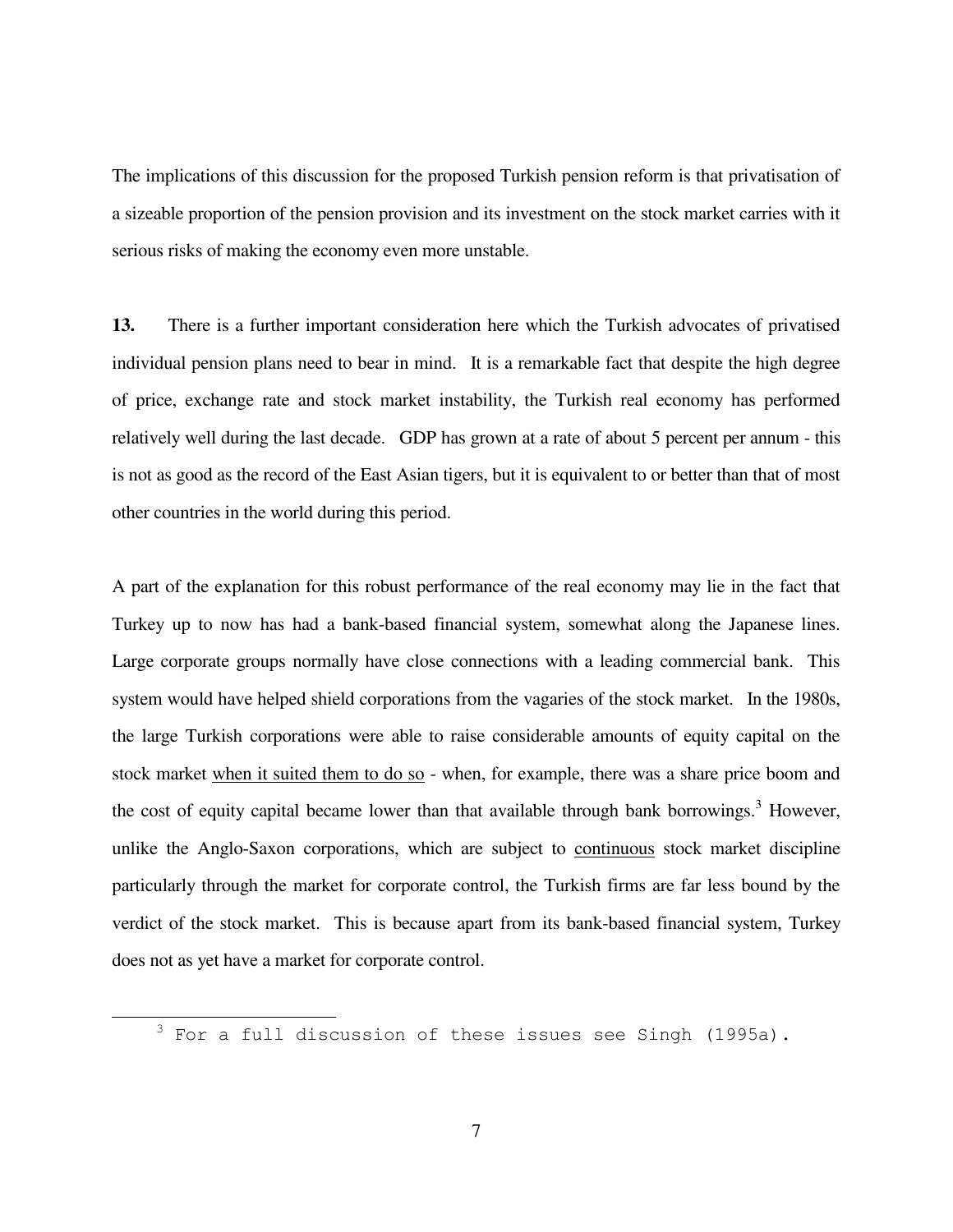The analysis and evidence on the market for corporate control outlined in Singh (1995), indicate that the nature of the takeover discipline to which the Anglo-Saxon corporations are subject is not necessarily socially useful. Evidence suggests that the operations of the market for corporate control not only does not enhance overall economic efficiency, but the results of the takeover process may be perverse in a number of ways. It is for example not at all clear that the managements which are selected for survival are necessarily the better managements from the point of view of creating real wealth, rather than simply being more skilled at financial engineering.

The existence of a highly active market for corporate control with its hostile takeovers and leveraged buy-outs obliges the US and the UK managers to pay close attention to their earnings per share performances every quarter or every six months. This forces them to become "short-termist" in their outlook and to sacrifice long term useful investments at the altar of short term earnings. This is in part the reason why many people argue that the stock market-based financial system puts Anglo-Saxon countries at a comparative disadvantage in relation to Germany and Japan which for historical reasons have bank-based systems. Thus, Michael Porter, reporting recently on the results of a large research project on various aspects of the US financial system: "....the change in nature of competition and the increasing pressure of globalisation make investment the most critical determinant of competitive advantage....Yet the US system of allocating investment capital both within and across companies is failing. This puts American companies at a serious disadvantage in global competition and ultimately threatens the long term growth of the US economy".

The main import of the above discussion is that the introduction of mandatory funded individual pensions will greatly increase the role of the stock market in Turkish economy. This is likely to change at the microeconomic level the traditional finance-industry relationships in the country, with adverse consequences for long term investments and economic growth.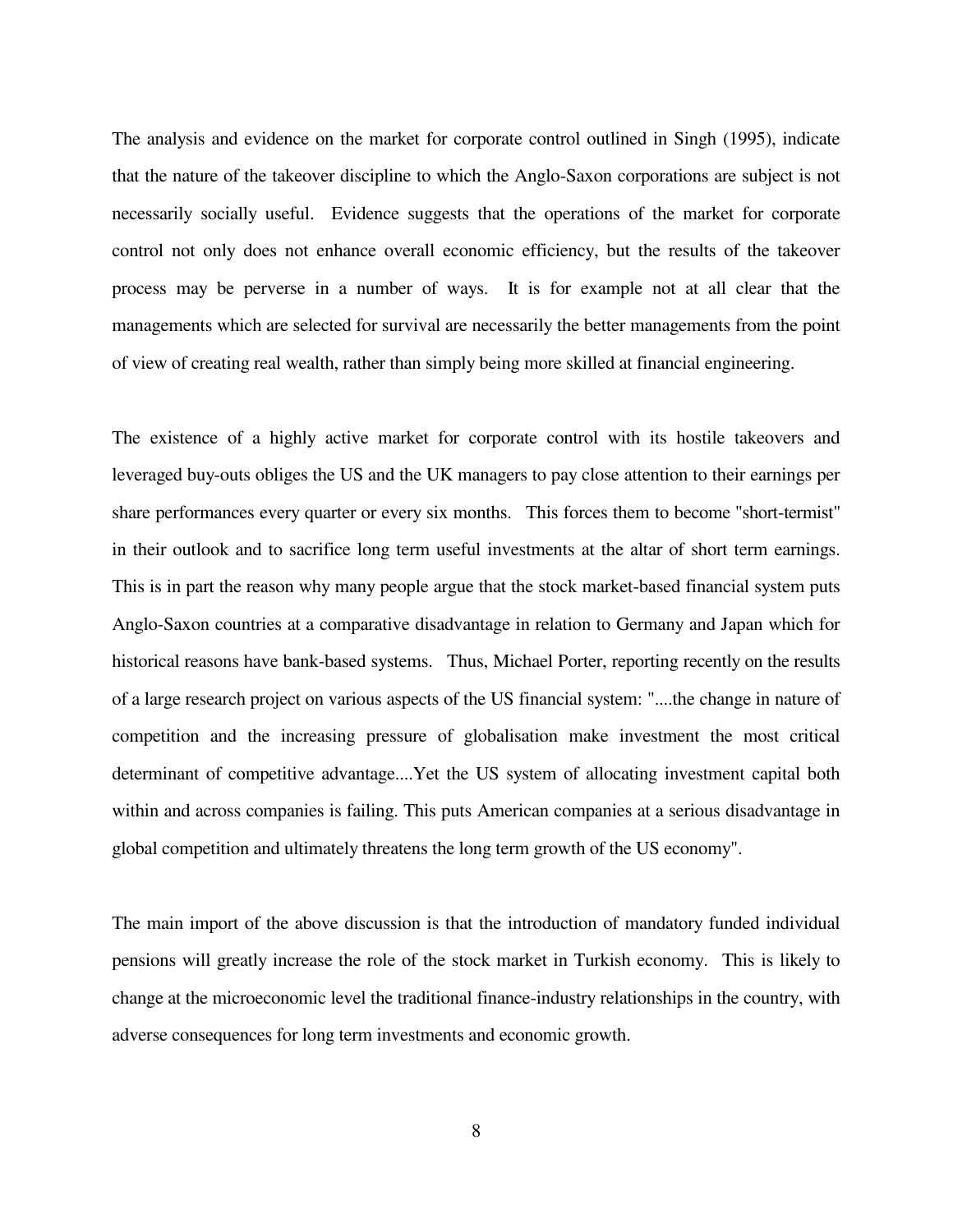It may be argued that pension funds, because of their long term liabilities, are more likely to behave like banks rather than short term liquidity traders or speculators. In principle, it is true that institutional share ownership should lead to long term value maximization and to "patient capital". However in practice, analysis and evidence from both the US and UK suggest that because of the particular structural features of institutional fund management, the opposite situation prevails. Fund management is a highly competitive industry and increasingly the performance of fund managers themselves is assessed on the basis of short term results. This leads to high share turnover, acceptance of takeover bids on the basis of short term financial gain rather than long term industrial logic.<sup>4</sup> The latter behavioral pattern is also connected with the phenomenon of "asymmetric payoff". It is pointed out that there are sound reasons for fund managers to display a "herd" instinct: if a fund manager who decides not to follow the "herd" turns out to be wrong in his investment policies when the herd is right, he or she may be subject to severe penalties, e.g may lose his/her job. On the other hand if the herd is wrong and the fund manager is right, the pay-off may not be as great - it will usually take the form of a promotion or pay-rise. Thus faced with the prospect of an immediate stock market gain, say from a "takeover situation", the fund managers are more likely to accept it than to worry about its long term potential.

**14.** To sum up, the main implications of the foregoing analysis is that Turkish pension reform instead of providing a solution to the country's fiscal crisis, increasing savings etc., may in fact have the opposite effect. As a consequence of general macroeconomic instability, the different assets market (for example, for those of foreign exchange and the stock market), may interact to provide yet greater instability. Similarly, the enhanced role of the stock market entailed in the proposed

For a fuller discussion of this argument, see Cosh, Hughes and Singh (1990). See also Singh (1995).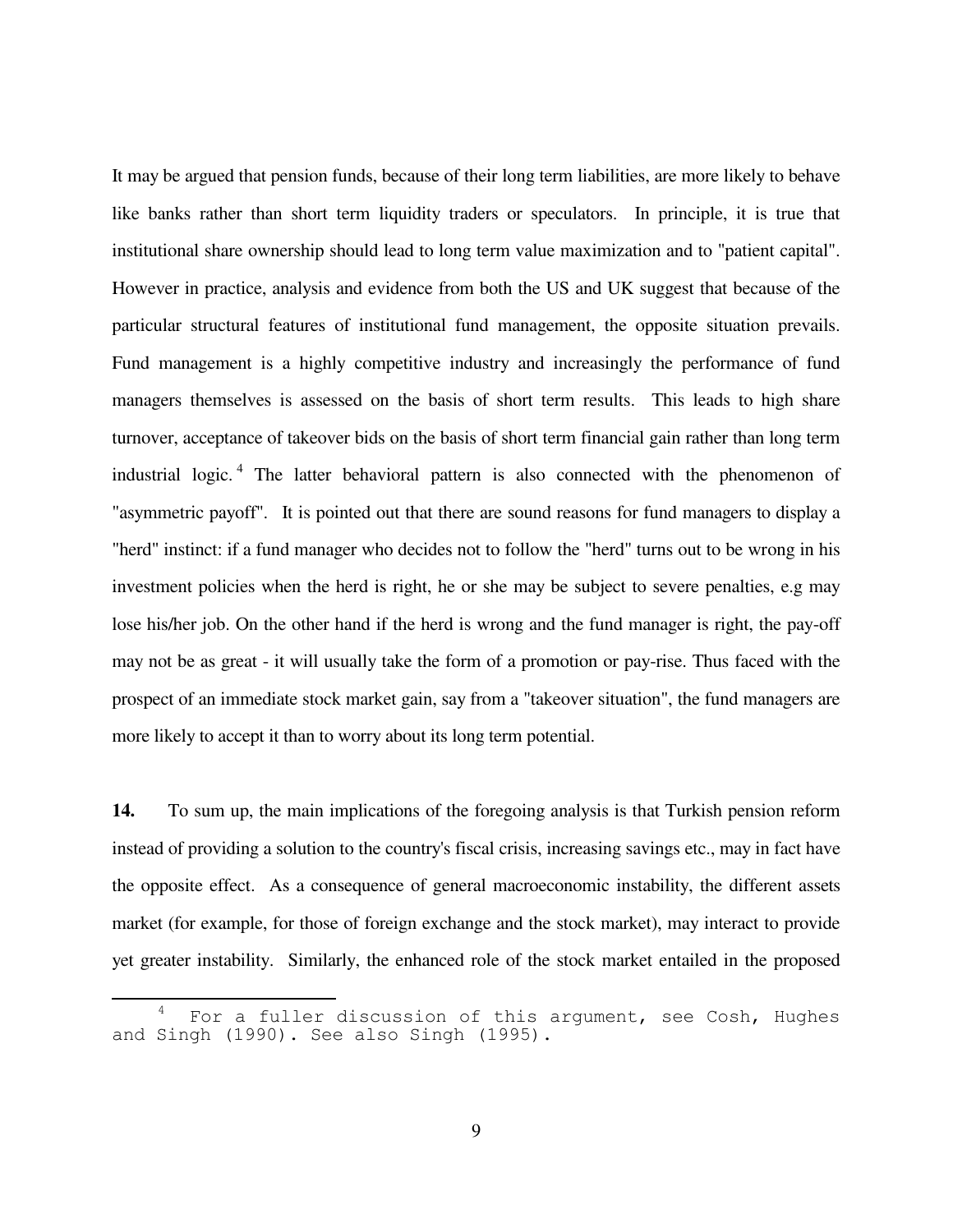pension reform, may subvert the traditional nature of the finance-industry relationship in the economy, with negative consequences for long term economic growth. Turkish authorities should clearly be made fully aware of this "downside" of the proposed pension reform. The authorities may be lucky and may for one reason or another escape the full negative consequences of the enhanced role for the stock market. Yet they may not.

There is no "free lunch" here. Instead of risking greater short term instability and lower long term economic growth, the first best solution to the Turkish pension crisis may still be that of raising the pension age, improving the collection of contributions and other ways to make the system actuarially sound. Of course, these measures are politically difficult to implement but regrettably hard political choices to reduce the macroeconomic instability of the Turkish economy cannot be avoided. Seemingly easy solutions such as individual private pensions may carry enormous risks. There is unfortunately no quick fix.

**15.** Finally as I noted at the outset, this is an interim report which questions the advisability of the proposed pension reform. However, if the government in the full knowledge of the unfavourable consequence which may ensue, still insists on the implementation of these reforms, in the next report on the subject, I shall propose some regulatory safe guards which may at least reduce these risks.